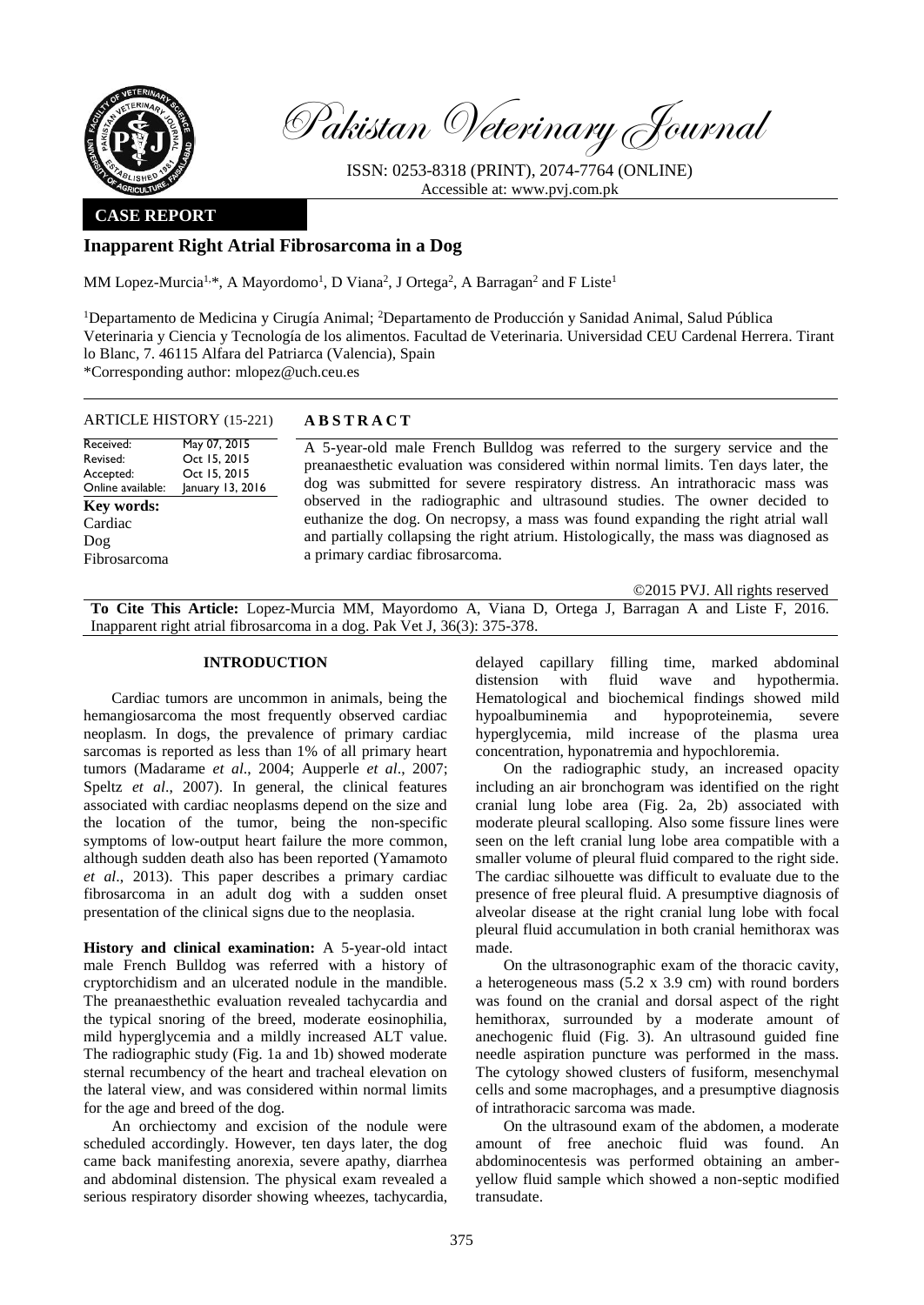



Fig. 1 (a, b): Radiographic study of the thorax on initial presentation.



Fig. 2 (a, b): Radiographic study of the thorax 10 days after the initial presentation.



**Fig. 3:** Ultrasonographic image of the right hemithorax showing the presence of an heterogeneous round mass surrounded by fluid.

The dog received a broad-spectrum antibiotic, analgesia, diuretics and fluids. A thoracic drain was placed. An echocardiography and a computed tomography of the thorax were declined by the owner. The dog´s general condition deteriorated rapidly and was euthanized and submitted for necropsy.

**Gross and histopathological findings:** At necropsy, 500 ml of a serosanguinous fluid was present in the thoracic cavity, and approximately 50 ml of clear fluid was in the abdominal cavity. On the right atrial wall, there was a 4 x 3 x 2 cm round, firm, whitish and well-demarcated mass. The atrial wall was markedly expanded and it was partially filling the lumen of the right atrium (Fig. 4a). On cut surface, the mass was yellowish to reddish and firm. In the abdomen, the liver was slightly enlarged with fibrin deposits on the diaphragmatic surface of the hepatic capsule. On cut surface, there was an enhanced lobular pattern and abundant blood flow. The right testicle was in the abdominal cavity, caudal to the right kidney. The left testicle was located at the level of the inguinal ring.

Representative tissue samples were collected at necropsy and immersion-fixed in 10% neutral-buffered formalin. Tissues were processed routinely and stained with HE. Selected slides were also stained with Masson trichrome and Giemsa. Immunohistochemistry stain for vimentin (Dako), S-100 protein (Dako), pan-cytokeratin (Dako), melan-A (Dako), synaptophysin (Dako) and panactin (Dako) were performed using the Dako EnVision/horse peroxidase (Dako) method.

Histologically, replacing and effacing the normal cardiac muscle there was a non-encapsulated, poorly circumscribed neoplasia composed of spindle cells arranged in bundles (Fig. 4b). Neoplastic cells presented indistinct cell borders and moderate amount of finely granular eosinophilic cytoplasm. Nuclei were round to oval, with clear chromatin and one to two basophilic nucleoli in the majority of the cells. There was moderate anisocytosis and anisokaryosis and mitotic index was 14 mitoses by 10 fields at 400x (Fig. 4c). Neoplastic cells were positive for vimentin (Fig. 4d) and negative for others antibodies (Fig 4e). The trichrome stain showed thin bundles of collagen between the neoplastic cells and some remnant fibers of the original cardiac muscle (Fig. 4f). No metastases of this neoplasia were observed in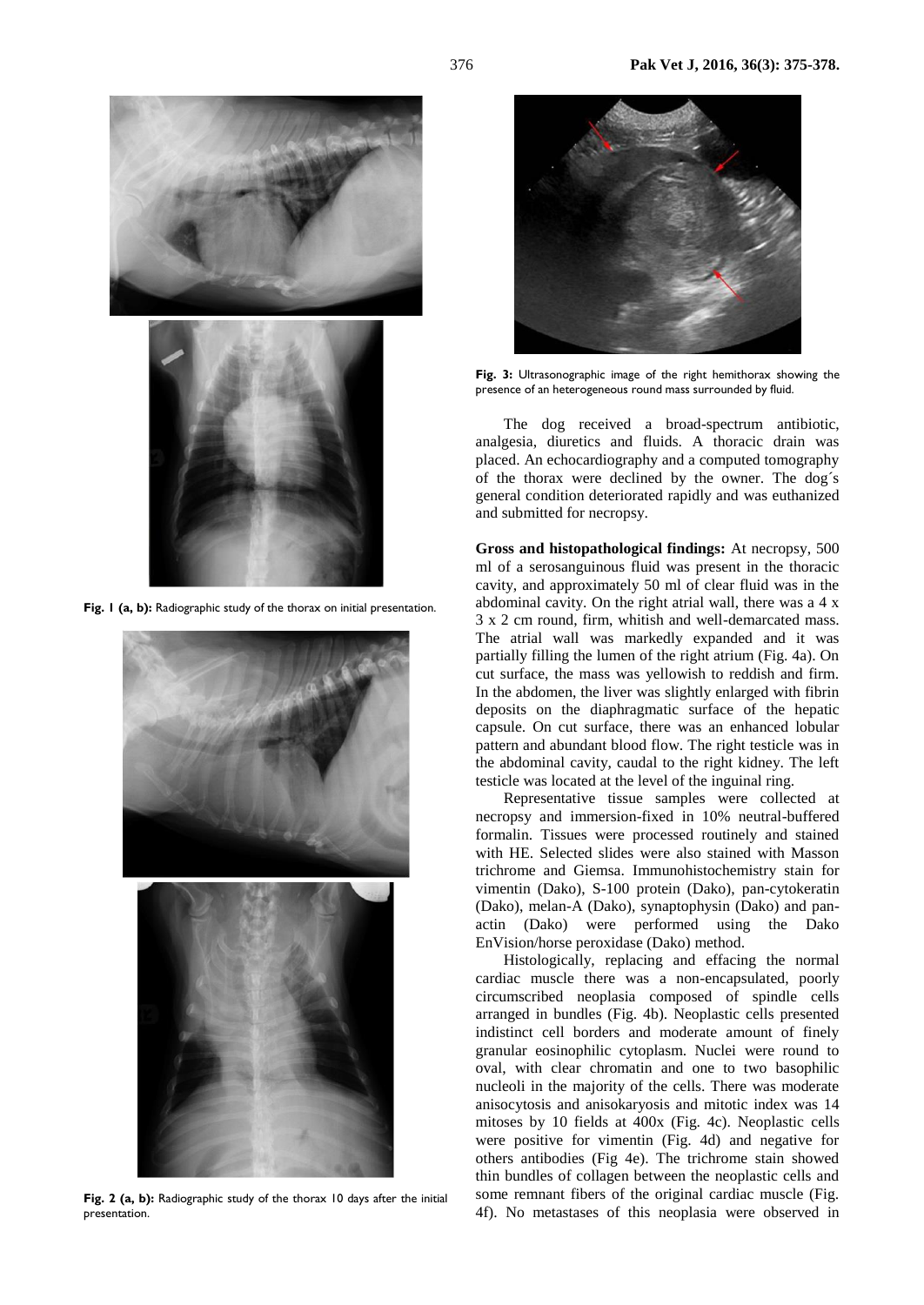

**Fig. 4:** a. The right atrial wall was expanded with a firm reddish mass (asterisk). b. Heart: Poorly circumscribed moderately cellular spindle cell neoplasm. HE. Bar=200 μm. c. Neoplastic cells presented indistinct cell borders and moderate amount of eosinophilic cytoplasm with round to elongate nuclei. HE. Bar=25 μm. d. Neoplastic cells were positive for vimentin. Mayer's hematoxylin counterstain. Bar=20 μm. E. Neoplastic cells were negative for pan-actin. Cardiomyocytes (arrowheads) and vascular smooth muscle (arrows) were positive. Mayer's hematoxylin counterstain. Bar=20 μm. F. Trichrome stain showed thin bundles of collagen between the neoplastic cells and some remnant fibers of the original cardiac muscle (arrowheads). Bar=50 μm.

other tissues. Based on the morphology of the neoplastic cell and the inmunohistochemical features this neoplasia was diagnosed as fibrosarcoma.

In the liver, there was severe diffuse hepatic congestion. The lung presented severe diffuse congestion and multifocal fibrin thrombi. The skin nodule was diagnosed as a low grade mast cell tumor attending their histological features. No other significant findings were observed in the remaining tissues.

## **DISCUSSION**

This report describes the case of a dog with a right atrial fibrosarcoma that did not show any clinical or imaging signs at presentation but developed rapid changes within a period of ten days. Clinical findings in animals with cardiac neoplasia include non-specific symptoms such as anorexia, coughing, apathy, weakness, paresis, vomiting and abdominal enlargement; sudden death also